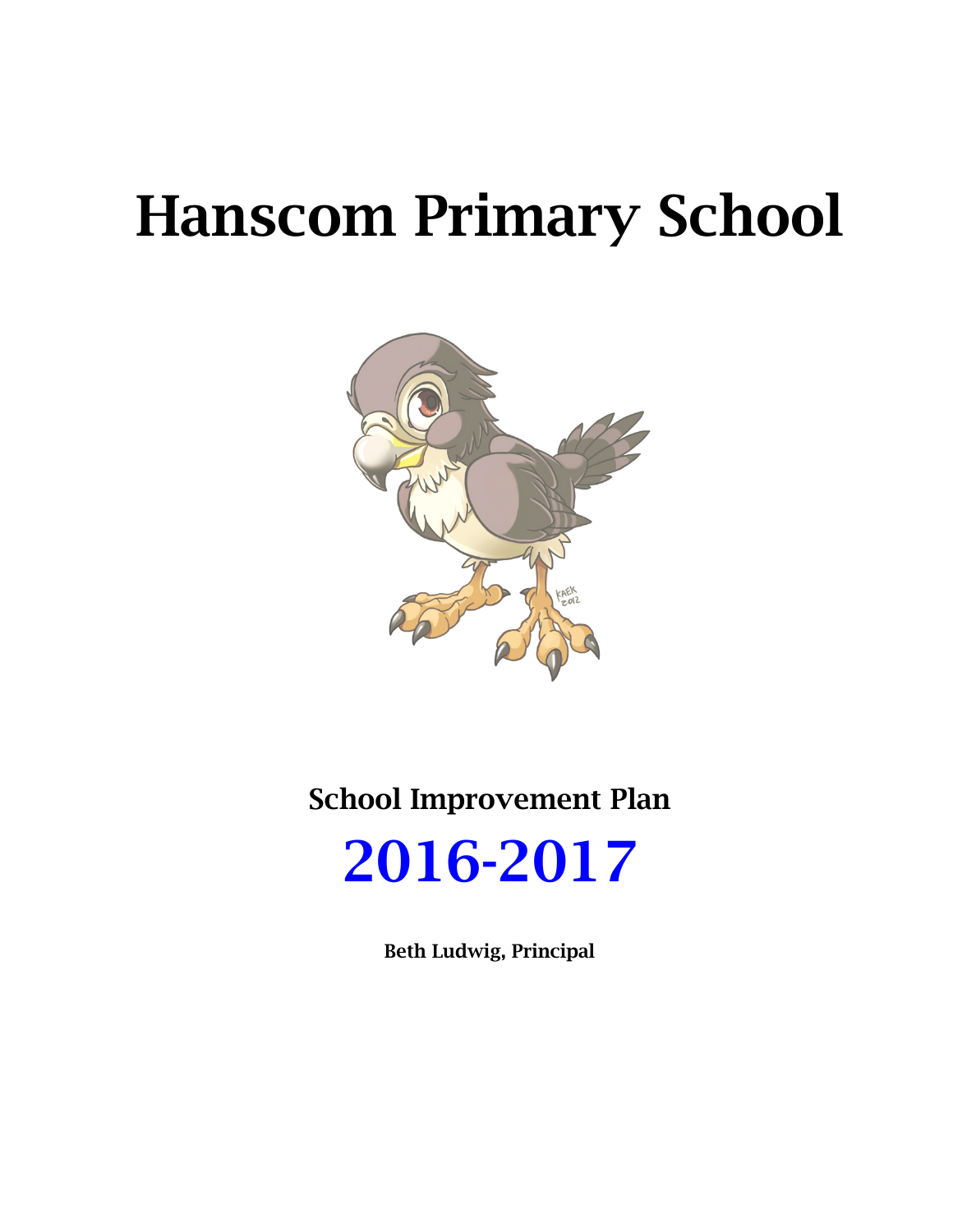#### **Assessment of School Strengths and Areas of Focus**

In accordance with the Massachusetts Education Reform Law, Chapter 71 of the Acts of 1993, Hanscom Primary School is pleased to share our School Improvement Plan for the 2015-2016 school year.

The Hanscom Schools are part of the Lincoln Public Schools and educate military dependents that reside on Hanscom Air Force Base. As a school that serves a military community, our student population changes by at least one third each year. Servicing our military community is one of the most recognizable strengths of the Hanscom Schools. We provide numerous supports to our students and families. We have systems in place to respond to a wide range of our students' individual academic and behavioral needs and offer a range of supports to respond to the ever-changing social and emotional needs of families in transition. We have worked hard to create a welcoming environment that is the cornerstone of the base community. As a result, the positive statements our new families have heard, at bases throughout the United States, about our schools, have gratified us.

We celebrate our strengths and as a community of learners, we acknowledge we have growing left to do. We have worked to increase the K-8 collaborative discourse of our faculty and as a result, we are becoming a more united culture of learners who are open to new ideas and more willing to take risks. We are proud of this collaboration and the consistency it has created across our primary and middle schools. This year we are pleased to extend collaborative discourse to the Hanscom Preschool team. The Preschool administrator and faculty are participating in the development of shared vision project. We look forward to the work ahead that will transform our school into a successful PreK-3 collaborative model.

This year, Hanscom Primary School continues its multi-year focus on developing skilled and strategic readers. We aim to capitalize on the recent developments in instructional research that will guide our practice. Our goal is to help children see themselves as readers who can take control of any text. With individualized, targeted instructional plans for students, we plan to recognize the strengths in every reader and build on each student's capacity to be successful.

Hanscom Primary School also has a combined goal related to extending our professional collaborative practice and developing a collaborative shard vision for our future new facility. When educators focus on the collaborative expertise of a professional learning community, we know that student learning will benefit. In this goal, we aim to increase our professional knowledge of student learning-centered collaborative practice and authentic ways of putting our learning into practice. We also aim to provide teams of teachers the opportunity (and time) to collaborate meaningfully on instructional practices and planning that supports the District Strategic Plan.

PreK-3 faculty will also spend the next two years developing a shared vision for teaching, learning, collaboration, and community to prepare for our transition into our new  $21<sup>*</sup>$  century learning facility. During this time, our faculty will be reflecting on current practice, sharing successes, and making innovative plans to create even more outstanding experiences for our students. Our collaborative discussions are focused on the elements of the District Strategic Plan, the 5 Key Questions for Learning, the Collaborative Practice (PLC) model, and other key features of space that will provide our students and teachers with terrific opportunities.

Identifying these focus areas and selecting a path consistent with the District's Strategic Plan has helped us to focus our goals for this year's School Improvement Plan.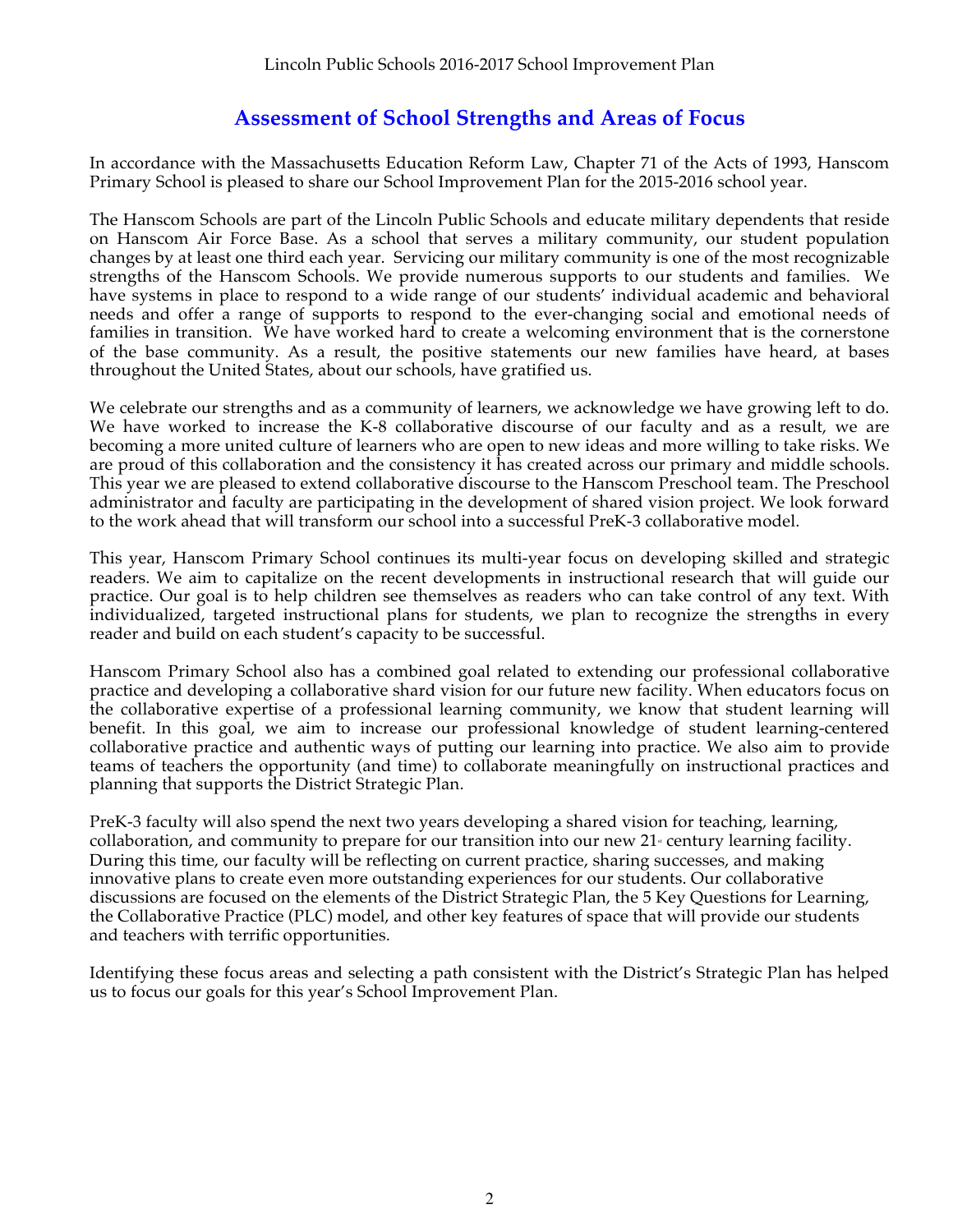#### **Section 1: District Strategic Objectives**

| <b>Strategic Objectives</b>       |                                  |                        |                             |  |  |
|-----------------------------------|----------------------------------|------------------------|-----------------------------|--|--|
| <b>Educator Growth: Educators</b> | <b>Curriculum:</b> Curriculum is | Instruction:           | <b>Assessment and Data:</b> |  |  |
| demonstrate continual             | engaging, provides high          | Instruction is student | Assessments and data        |  |  |
| growth, professional              | cognitive demand, and            | centered and focused   | are used in purposeful,     |  |  |
| collaboration, innovation,        | supports the creative,           | on the engagement,     | meaningful ways to          |  |  |
| and risk-taking built on a        | social, emotional, and           | achievement, and       | effectively promote and     |  |  |
| shared vision of effective        | academic growth of all           | development of all     | monitor growth.             |  |  |
| teaching.                         | students.                        | learners.              |                             |  |  |
|                                   |                                  |                        |                             |  |  |

#### **Section 2: Goal Detail and Action Plans**

#### **District Strategic Objective: Instruction**

*Instruction is student centered and focused on the engagement, achievement, and development of all learners.*

**School Based Goal #1:** Faculty will develop a shared understanding of the elements of high quality, balanced, targeted, and differentiated small group reading instruction that is evident in small group reading instruction K-3.

#### **Goal 1 Action Plan**

| Action<br>What is going to be done to<br>address this goal?                                                                                                                                                                                                                                                                                                                                                                                 | <b>Outputs; Measures</b><br>What will be the evidence of<br>completion of the action? How will<br>effectiveness of the actions be<br>measured?                                                                                                                                                                                                                                                                                                                                                                                                                                                                                                                                        | <b>Resources</b>                                                                                                                 | Individuals<br>Involved                                                  | Timeframe                                                                                    |
|---------------------------------------------------------------------------------------------------------------------------------------------------------------------------------------------------------------------------------------------------------------------------------------------------------------------------------------------------------------------------------------------------------------------------------------------|---------------------------------------------------------------------------------------------------------------------------------------------------------------------------------------------------------------------------------------------------------------------------------------------------------------------------------------------------------------------------------------------------------------------------------------------------------------------------------------------------------------------------------------------------------------------------------------------------------------------------------------------------------------------------------------|----------------------------------------------------------------------------------------------------------------------------------|--------------------------------------------------------------------------|----------------------------------------------------------------------------------------------|
| <b>Professional Development:</b><br>Faculty will participate in<br>differentiated building-based<br>coaching and professional<br>development (whole faculty,<br>team-based, and individual)<br>in the following areas:<br>Comprehension<br>conversations<br>Fountas & Pinnell "6<br>Dimensions of Fluency"<br>rubric<br>New edition of <i>Fundations</i><br>curriculum (differentiated<br>daily word work/decoding<br>and encoding program) | • Deepen the shared<br>understanding of the elements<br>of high quality, balanced,<br>targeted, and differentiated<br>small group reading<br>instruction<br>• Learn how to guide and<br>develop comprehension by<br>incorporating executive<br>functioning tools and<br>providing direct instruction in<br>specific comprehension<br>strategies.<br>• Learn how to use the "6<br>Dimensions of Fluency" rubric<br>to analyze individual student<br>strengths and areas for growth<br>and design responsive<br>instruction<br>• Learn the $2^{\omega}$ edition of<br>Fundations (word work)<br>program to offer a guaranteed<br>and viable curriculum that<br>includes differentiation | Literacy<br>Coach<br>Literacy<br>Specialist<br>Faculty<br>meeting time<br>Common<br>planning time<br>Individual<br>coaching time | Action Leader:<br>Literacy Coach                                         | Faculty<br>Meetings and<br>Common<br>Planning Time<br>Meetings,<br>October 2016-<br>May 2017 |
| Classroom assistants and<br>tutors participate in ongoing<br>professional development led<br>by literacy coach                                                                                                                                                                                                                                                                                                                              | • Topics include: Word work<br>(October); Prompting language<br>(winter); Supporting<br>concept/mental imaging<br>(spring)                                                                                                                                                                                                                                                                                                                                                                                                                                                                                                                                                            | Literacy<br>Coach<br>Funding from<br>Special<br>Education to                                                                     | Action Leader:<br>Literacy Coach<br>Action<br>Implementers:<br>Classroom | October<br>Winter<br>Spring                                                                  |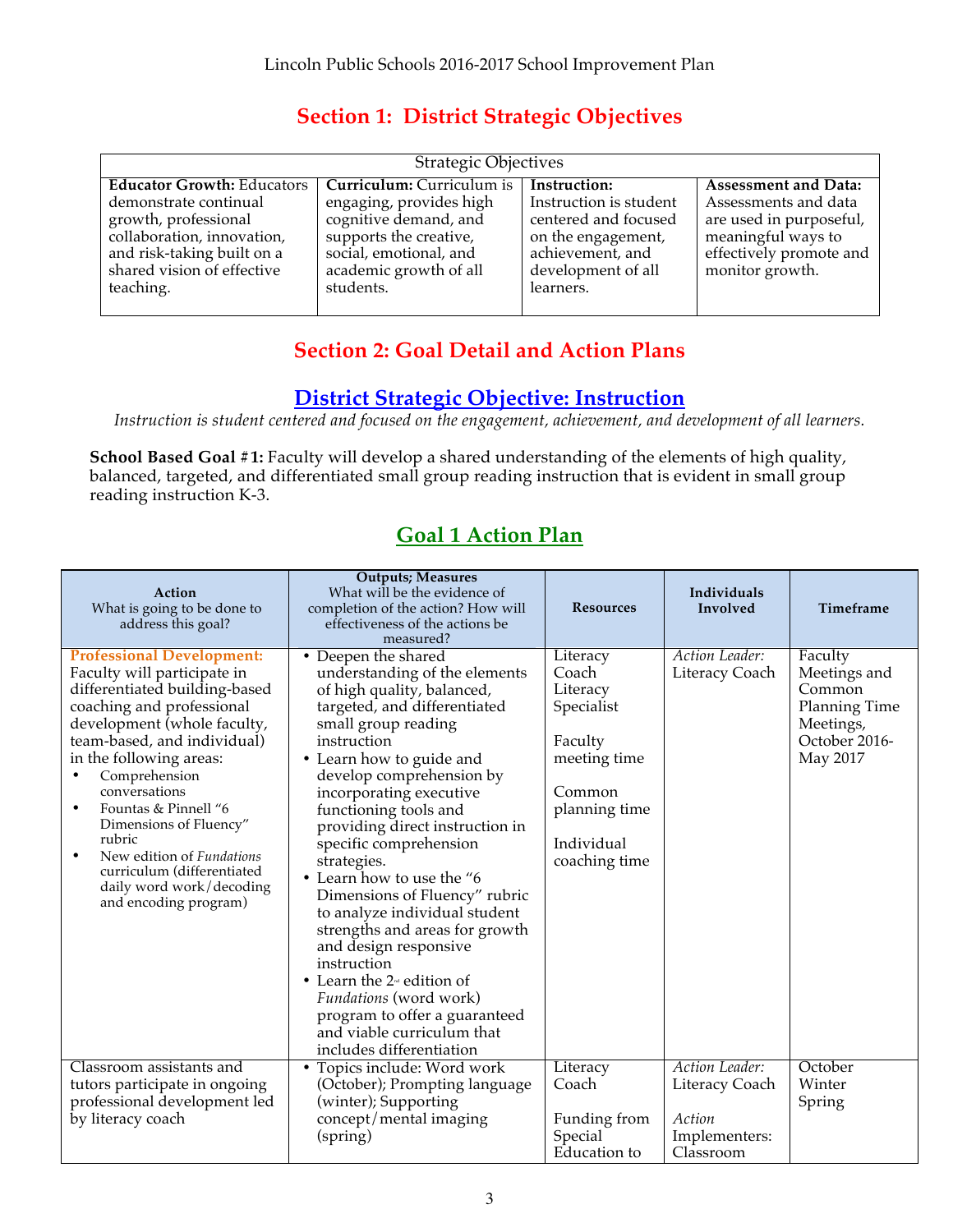| Action<br>What is going to be done to<br>address this goal?                                                                                                                                            | Lincom I apiic benoois 2010-2017 benoof improvement Fian<br><b>Outputs; Measures</b><br>What will be the evidence of<br>completion of the action? How will<br>effectiveness of the actions be                                                                                                                                                                                                                                                                                                                                                                                                                                                                                                                                                                                                                                                                                                                                                                                                                                                                                                                                                                                                                                                                                                                                                                                                                                                                                                                                                                         | <b>Resources</b>                                                                                                                                                                                                                                                                                                                              | Individuals<br>Involved                                                                                                                                                                                                                      | Timeframe                                                              |
|--------------------------------------------------------------------------------------------------------------------------------------------------------------------------------------------------------|-----------------------------------------------------------------------------------------------------------------------------------------------------------------------------------------------------------------------------------------------------------------------------------------------------------------------------------------------------------------------------------------------------------------------------------------------------------------------------------------------------------------------------------------------------------------------------------------------------------------------------------------------------------------------------------------------------------------------------------------------------------------------------------------------------------------------------------------------------------------------------------------------------------------------------------------------------------------------------------------------------------------------------------------------------------------------------------------------------------------------------------------------------------------------------------------------------------------------------------------------------------------------------------------------------------------------------------------------------------------------------------------------------------------------------------------------------------------------------------------------------------------------------------------------------------------------|-----------------------------------------------------------------------------------------------------------------------------------------------------------------------------------------------------------------------------------------------------------------------------------------------------------------------------------------------|----------------------------------------------------------------------------------------------------------------------------------------------------------------------------------------------------------------------------------------------|------------------------------------------------------------------------|
|                                                                                                                                                                                                        | measured?                                                                                                                                                                                                                                                                                                                                                                                                                                                                                                                                                                                                                                                                                                                                                                                                                                                                                                                                                                                                                                                                                                                                                                                                                                                                                                                                                                                                                                                                                                                                                             | compensate<br>tutors for after<br>school PD                                                                                                                                                                                                                                                                                                   | assistants and<br>tutors                                                                                                                                                                                                                     |                                                                        |
| <b>Application of Learning:</b><br>Educators will apply their<br>professional learning to<br>assessment and instructional<br>practice with the students in<br>their class and/or on their<br>caseload. | The following practices will be<br>evident in assessment: As measured<br>by principal observations and team<br>data analysis meetings<br>• Teachers will continue to<br>complete and interpret results<br>of Fountas & Pinnell $(F&P)$<br><b>Benchmark Assessment</b><br>System, running records, and<br>miscue analysis to identify<br>individual student strengths<br>and skill deficits and execute<br>small, flexible groups that are<br>organized by level and student<br>need.<br>• Teachers will continue to<br>collect and present student<br>growth data in a manner that<br>assists with thorough analysis<br>(including individualized<br>monthly student growth rate<br>charts).<br>• Teachers will continue to<br>review data with colleagues<br>and administrators, draw<br>appropriate conclusions from<br>thorough analysis, and seek<br>feedback from colleagues and<br>administrators that supports<br>expected and/or accelerated<br>growth for students.<br>• 85% of students K-3 will make<br>expected or accelerated growth<br>as measured by the HPS<br>Fountas & Pinnell level growth<br>rate chart<br>The following practices will be<br>evident in instruction: As measured<br>by principal observations and<br>outcomes of common planning time<br>and coaching meetings<br>• Teachers will continue to<br>execute targeted, differentiated<br>small group instruction that<br>articulates learning targets and<br>"look fors" for small groups<br>which include the following<br>elements: text introduction,<br>teaching, prompting, and | Fountas &<br>Pinnell (F&P)<br>Benchmark<br>Assessment<br>System<br><b>F&amp;P</b> Literacy<br>Continuum<br>and<br>Prompting<br>Guide<br>F&P "6<br>Dimensions of<br>Fluency"<br>rubric<br>2 <sup>nd</sup> Edition of<br>Wilson<br>Fundations<br>Individual<br>student<br>growth rate<br>charts<br>Literacy coach<br>and literacy<br>specialist | <b>Action Leaders:</b><br>Literacy Coach,<br>Principal,<br>Coordinator<br>for Student<br>Support<br>Action<br>Implementers:<br>All K-3 regular<br>education<br>teachers,<br>special<br>education<br>liaisons, and<br>literacy<br>specialists | October 2016-<br><b>June 2017</b><br>October 2016-<br><b>June 2017</b> |
|                                                                                                                                                                                                        | reinforcing language, word<br>work, fluency instruction,<br>writing about reading (and<br>other components as needed                                                                                                                                                                                                                                                                                                                                                                                                                                                                                                                                                                                                                                                                                                                                                                                                                                                                                                                                                                                                                                                                                                                                                                                                                                                                                                                                                                                                                                                  |                                                                                                                                                                                                                                                                                                                                               |                                                                                                                                                                                                                                              |                                                                        |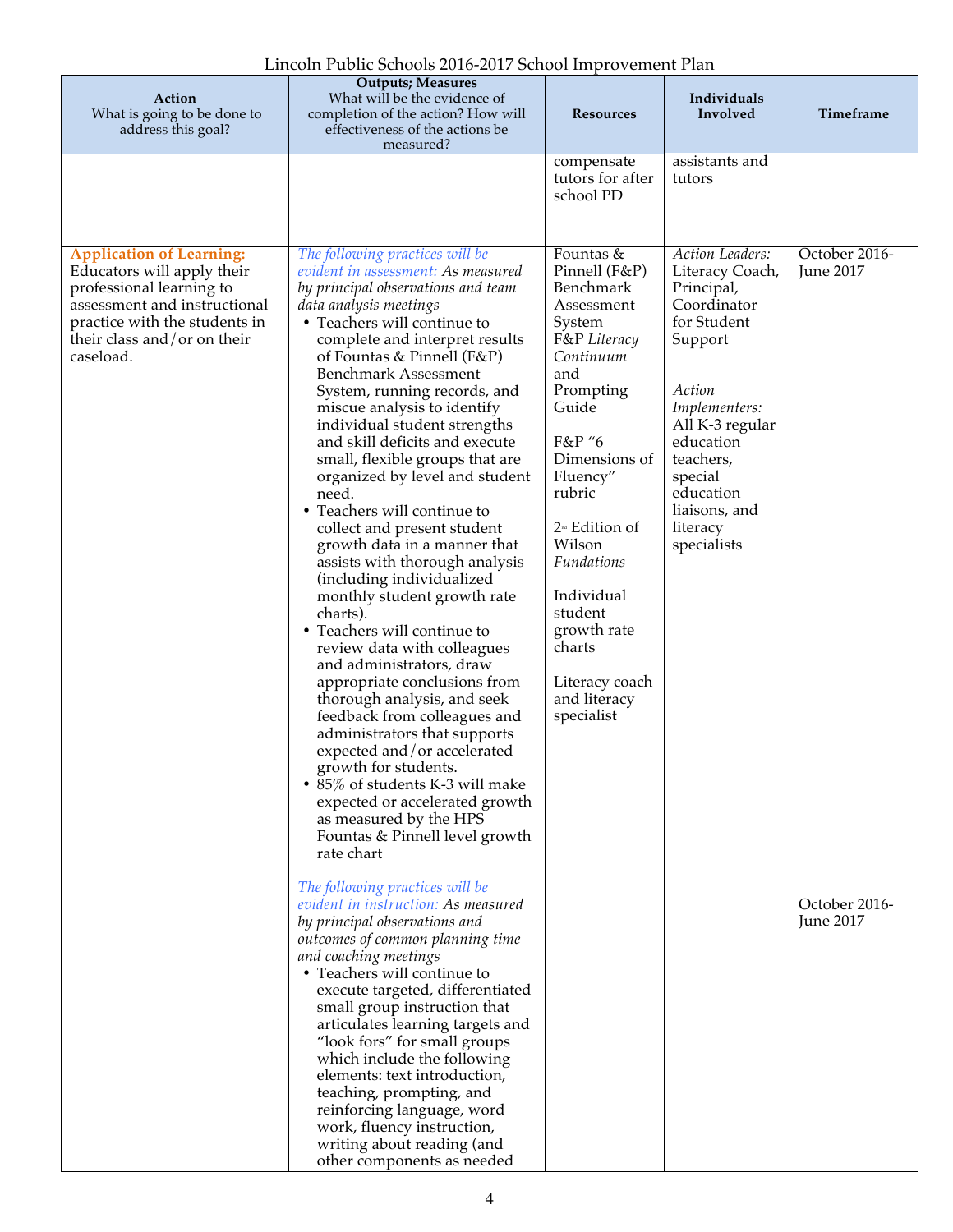| Action<br>What is going to be done to<br>address this goal? | <b>Outputs; Measures</b><br>What will be the evidence of<br>completion of the action? How will<br>effectiveness of the actions be<br>measured?                                                                                                                                                                                                                                                                                                                                                                                                                                                                                                                                                                                                                                                                                                                         | <b>Resources</b> | Individuals<br>Involved | Timeframe |
|-------------------------------------------------------------|------------------------------------------------------------------------------------------------------------------------------------------------------------------------------------------------------------------------------------------------------------------------------------------------------------------------------------------------------------------------------------------------------------------------------------------------------------------------------------------------------------------------------------------------------------------------------------------------------------------------------------------------------------------------------------------------------------------------------------------------------------------------------------------------------------------------------------------------------------------------|------------------|-------------------------|-----------|
|                                                             | for individual learners).<br>• Teachers will continue using<br>multiple resources (observation<br>notes, F&P Continuum, F&P<br>Prompting Guide, literacy<br>coach) to execute targeted<br>small group instruction.<br>• Teachers will implement 2 <sup>nd</sup><br>edition of Wilson Fundations<br>with fidelity.<br>• Teachers will meet daily with<br>each reading group.<br>• Teachers will continue<br>practicing how to integrate<br>word work and writing into<br>small group lessons.<br>• Teachers will begin to provide<br>targeted support to address<br>specific areas of fluency<br>(relating to the "6 Dimensions<br>of Fluency" rubric).<br>• Teachers will begin to apply<br>their learning by incorporating<br>executive functioning tools and<br>providing direct instruction in<br>specific comprehension<br>strategies in a small group<br>setting. |                  |                         |           |

#### **District Strategic Objective: Educator Growth**

*Educators demonstrate continual growth and professional collaboration built on a shared vision of effective teaching.*

**School Based Goal #2**: Preschool-Grade 3 faculty will develop a shared vision for teaching, learning, collaboration, and community that impacts current practice and in preparation for the new Hanscom Primary School facility.

| Action<br>What is going to be done to<br>address this goal?                                                                                  | <b>Outputs</b> ; Measures<br>What will be the evidence of<br>completion of the action? How<br>will effectiveness of the actions be<br>measured?                                                                    | <b>Resources</b>                                             | <b>Individuals</b><br>Involved                                                          | Timeframe                                                                                               |
|----------------------------------------------------------------------------------------------------------------------------------------------|--------------------------------------------------------------------------------------------------------------------------------------------------------------------------------------------------------------------|--------------------------------------------------------------|-----------------------------------------------------------------------------------------|---------------------------------------------------------------------------------------------------------|
| <b>Professional Development:</b><br>Teacher leaders will continue<br>to participate in ongoing<br>facilitative leadership (SRI)<br>training. | New teacher leaders will<br>participate in introduction to<br>facilitative leadership<br>Ongoing workshops will<br>continue to grow leaders'<br>capacity to facilitate<br>meaningful, student-centered<br>meetings | $\bullet$ Assistant<br>Superinten-<br>dent<br>• SRI Training | <b>Action Leaders:</b><br>Assistant<br>Superintendent<br>and Gene<br>Thompson-<br>Grove | Summer 2016<br>(new teacher<br>leaders)<br>September-June<br>$20\bar{1}6/2017$ (all<br>teacher leaders) |

#### **Goal 2 Action Plan**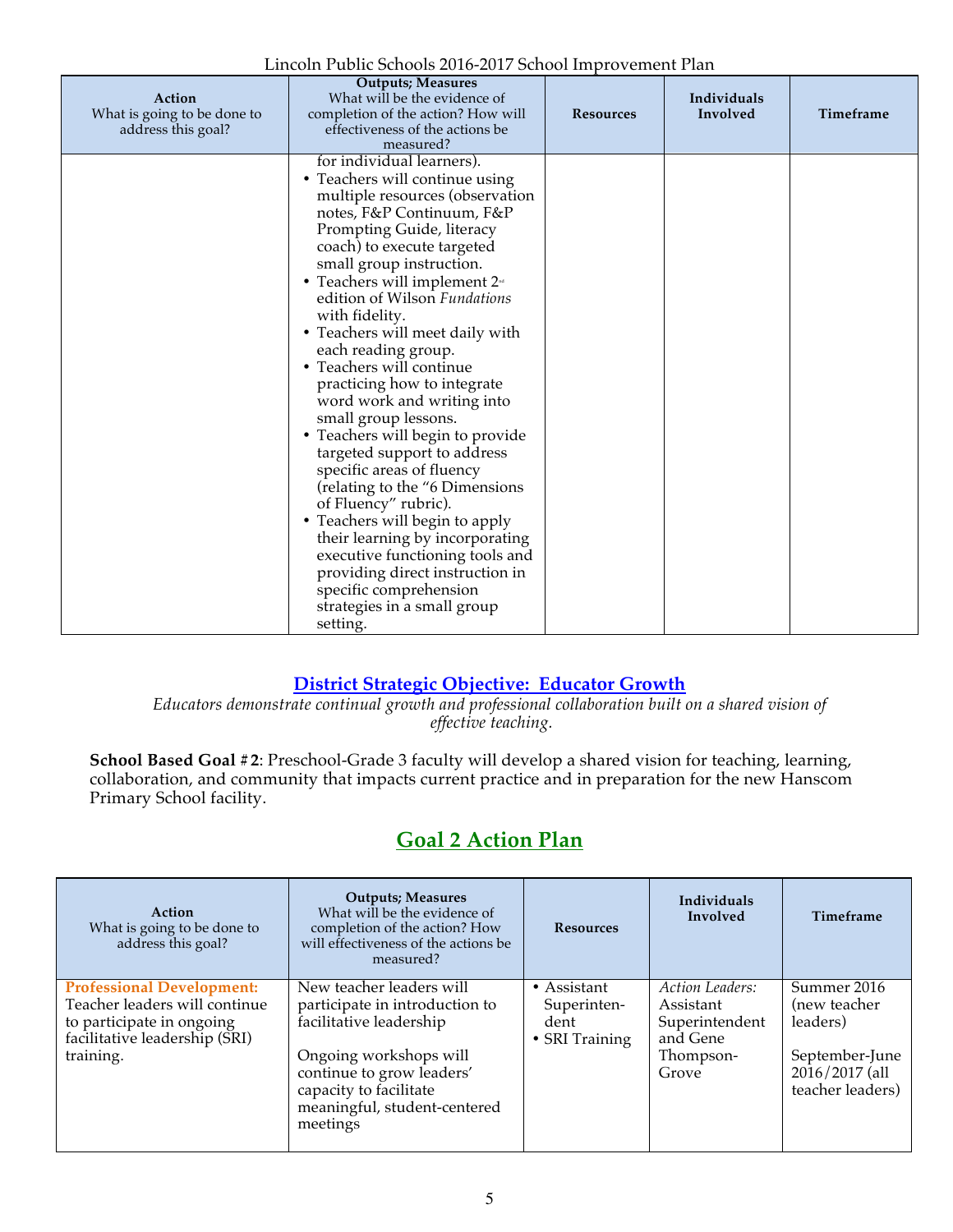|  |  |  |  |  |  | Lincoln Public Schools 2016-2017 School Improvement Plan |
|--|--|--|--|--|--|----------------------------------------------------------|
|--|--|--|--|--|--|----------------------------------------------------------|

| Action<br>What is going to be done to<br>address this goal?                                                                                                                                                                                                    | <b>Outputs; Measures</b><br>What will be the evidence of<br>completion of the action? How<br>will effectiveness of the actions be<br>measured?                                                                                                                                                                                                                                       | <b>Resources</b>                                                                                                          | Individuals<br>Involved                                                                                                                                                                                                                                                                      | Timeframe                                                                                                          |
|----------------------------------------------------------------------------------------------------------------------------------------------------------------------------------------------------------------------------------------------------------------|--------------------------------------------------------------------------------------------------------------------------------------------------------------------------------------------------------------------------------------------------------------------------------------------------------------------------------------------------------------------------------------|---------------------------------------------------------------------------------------------------------------------------|----------------------------------------------------------------------------------------------------------------------------------------------------------------------------------------------------------------------------------------------------------------------------------------------|--------------------------------------------------------------------------------------------------------------------|
| Educators will participate in 5<br>meetings to begin developing<br>a shared vision for teaching,<br>learning, collaboration, and<br>community in the new facility.                                                                                             | Faculty will participate in<br>reflective study of our current<br>practices, identify areas for<br>change, and develop a shared<br>vision of how our innovations<br>will enhance the educational<br>experience of our students and<br>the professional experience of<br>our educators in our new<br>facility.                                                                        | • "Back to the<br>Future"<br>protocol                                                                                     | <b>Action Leaders:</b><br>Principal,<br>Coordinator for<br>Student<br>Services,<br>Preschool<br>Coordinator                                                                                                                                                                                  | September 14<br>November 14<br>January 9<br>February 1<br>May 10<br>(this work will<br>continue into<br>2017-2018) |
| <b>Application of Learning:</b><br>Educators will apply their<br>collaborative practice time to<br>developing learning<br>experiences and assessment<br>practices that align with<br>District Strategic Priorities and<br>the 5 Key Questions for<br>Learning. | Educators will participate<br>٠<br>in team-directed<br>collaborative learning<br>projects with common<br>outcomes (Professional<br>Learning Communities)<br>Faculty will share the<br>$\bullet$<br>outcomes of their<br>collaborative work with the<br>principal<br>Teacher leaders and<br>administrators will<br>regularly use meeting<br>protocols in collaborative<br>discussions | • SRI protocols<br>• Math and<br>literacy data<br>meetings<br>• Collaborative<br>Practice<br>student<br>learning<br>goals | <b>Action Leaders:</b><br>Principal<br>Team and<br>teacher leaders<br>Coordinator for<br><b>Student Support</b><br>Services<br>Action<br>Implementers:<br>Curriculum<br>leaders, team<br>leaders, literacy<br>and math<br>specialists,<br>participants in<br>Collaborative<br>Practice group | September 28<br>October 11<br>November 16<br>January 25<br>March 1                                                 |
| Faculty will collaboratively<br>design a shared vision for<br>teaching, learning,<br>collaboration, and community<br>in the new facility.                                                                                                                      | A partial draft of shared<br>vision of priorities will be<br>complete by May 2017                                                                                                                                                                                                                                                                                                    | • Shared vision<br>and<br>indicators<br>format<br>(Wiggins and<br>McTighe)                                                | <b>Action Leaders:</b><br>Principal,<br>Coordinator for<br>Student<br>Services,<br>Preschool<br>Coordinator<br>Action<br>Implementers: All<br>PreK-3<br>Educators                                                                                                                            | September 14<br>November 14<br>January 9<br>February 1<br>May 10<br>(this work will<br>continue into<br>2017-2018) |
| The HPS parent community<br>will be engaged in the<br>development of the shared<br>vision.                                                                                                                                                                     | Parent feedback about<br>student engagement will be<br>collected at Parent<br>Information Night 2016<br>Outcomes of $9/22$ feedback<br>will be shared with the<br>HPS faculty, staff, and<br>parent community                                                                                                                                                                        | Guiding<br>questions for<br>input<br>"Gallery Walk"                                                                       | Action Leader:<br>Principal<br>Action<br>Participants:<br>HPS families                                                                                                                                                                                                                       | September 22                                                                                                       |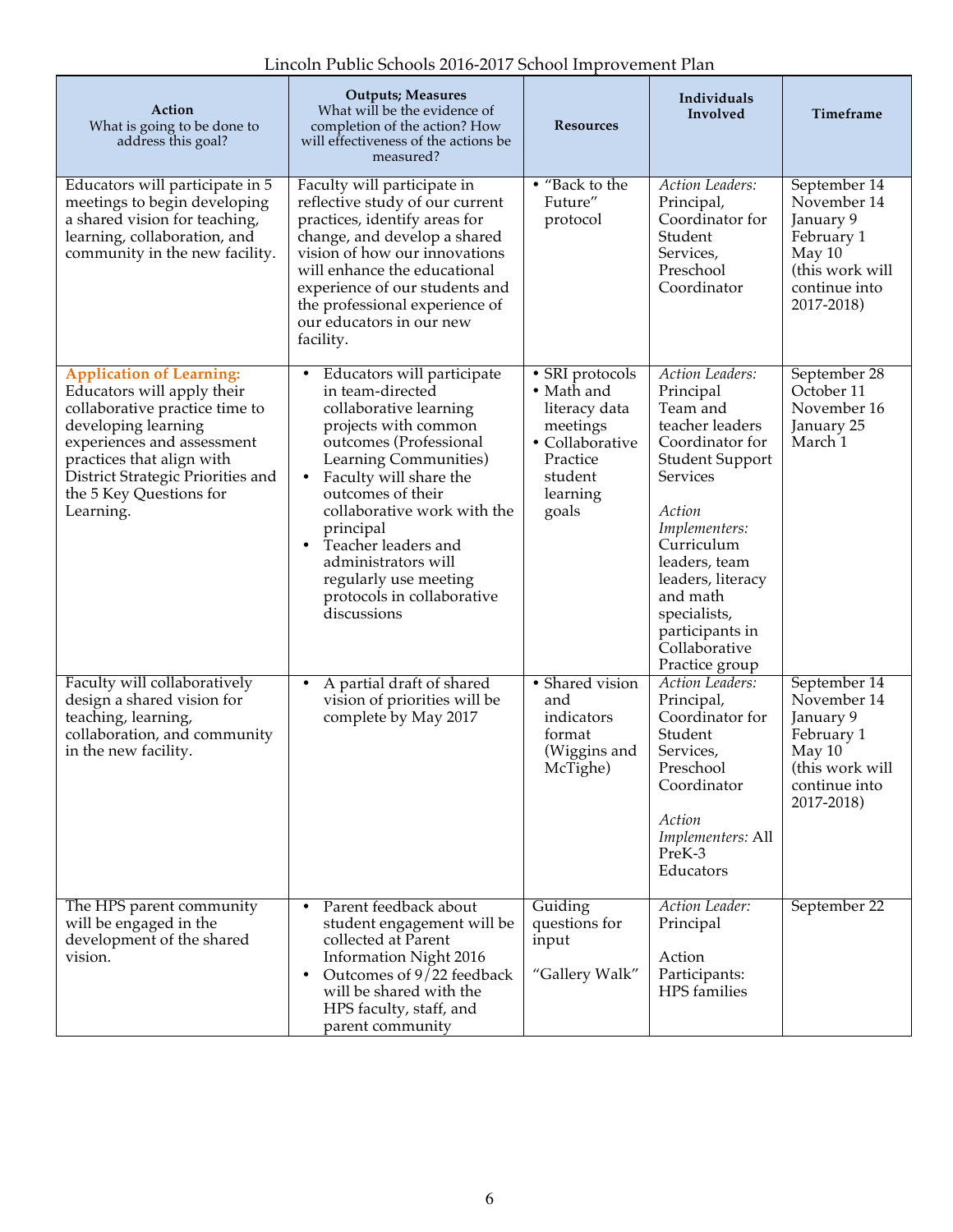## Six Dimensions Fluency Rubric

- Description Use this form to observe and record a student's oral reading fluency of a Benchmark book or other levelled text. **You Need**  $\triangleright$  A Benchmark book or other book at an appropriate level  $\triangleright$  Six Dimensions Fluency Rubric Why Use It The fluency assessment helps you notice and think about the characteristics of oral reading that a student controls and needs to develop. How to Use It Administer this assessment individually.  $\triangleright$  Have the student read aloud the selected text.
	- $\triangleright$  Consider rate, phrasing, pausing, intonation and stress as separate dimensions and rate each of them from 0 to 3 on the rubric.
	- $\triangleright$  Then rate integration, your overall impression of the student's orchestration of all the elements in the reading.

**What to Notice** Dimensions of fluency the reader is demonstrating and those neglected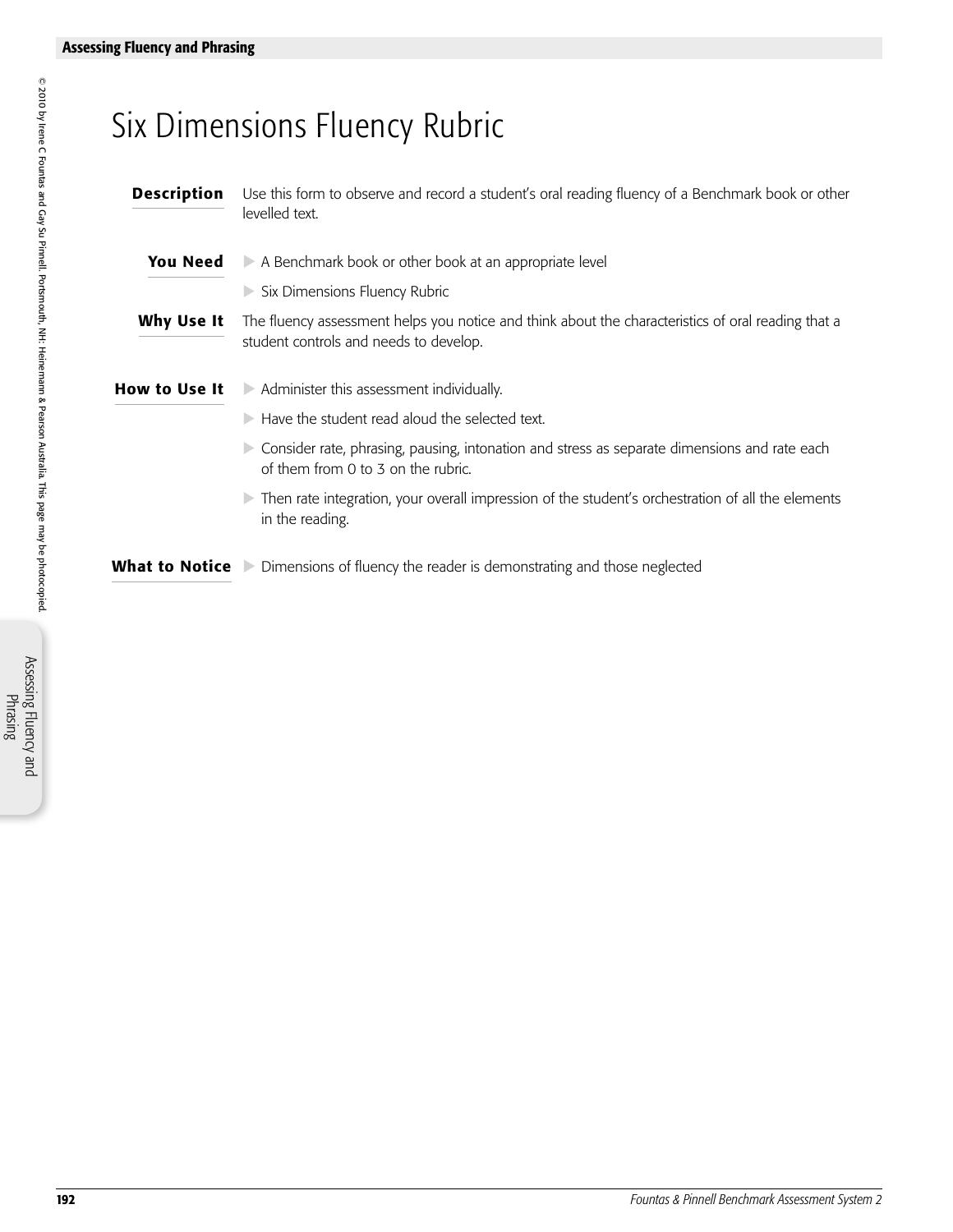Student \_\_\_\_\_\_\_\_\_\_\_\_\_\_\_\_\_\_\_\_\_\_\_\_\_\_\_\_\_\_\_\_\_\_\_\_\_\_\_\_\_ Date \_\_\_\_\_\_\_\_\_\_\_\_\_\_\_\_\_\_\_\_\_\_\_\_\_\_\_\_\_\_

| <b>Six Dimensions Fluency Rubric</b>                                                                                                                                                                                  |                                                                                                                                                       |                                                                                                                                                                                                                                                                                |                                                                                                                                               |  |  |  |
|-----------------------------------------------------------------------------------------------------------------------------------------------------------------------------------------------------------------------|-------------------------------------------------------------------------------------------------------------------------------------------------------|--------------------------------------------------------------------------------------------------------------------------------------------------------------------------------------------------------------------------------------------------------------------------------|-----------------------------------------------------------------------------------------------------------------------------------------------|--|--|--|
| 1. Pausing Pausing refers to the way the reader's voice is guided by punctuation (for example, short breath at a comma; full stop with voice going<br>down at periods and up at question marks; full stop at dashes). |                                                                                                                                                       |                                                                                                                                                                                                                                                                                |                                                                                                                                               |  |  |  |
| 0                                                                                                                                                                                                                     |                                                                                                                                                       | $\mathbf{z}$                                                                                                                                                                                                                                                                   | 3                                                                                                                                             |  |  |  |
| Almost no pausing to reflect<br>punctuation or meaning of<br>the text<br>Needs intensive teaching and/or<br>text not appropriate                                                                                      | Some pausing to reflect the<br>punctuation and meaning of<br>the text<br>Needs explicit teaching,<br>prompting and reinforcing                        | Most of the reading evidences<br>appropriate pausing to reflect<br>the punctuation and meaning<br>of the text.<br>Needs some prompting and<br>reinforcing                                                                                                                      | Almost all the reading is<br>characterised by pausing<br>to reflect punctuation and<br>meaning of the text.<br>Teaching not needed            |  |  |  |
|                                                                                                                                                                                                                       |                                                                                                                                                       | 2. Phrasing Phrasing refers to the way readers put words together in groups to represent the meaningful units of language. Sometimes phrases are<br>cued by punctuation such as commas, but often they are not. Phrased reading sounds like oral language, though more formal. |                                                                                                                                               |  |  |  |
| 0                                                                                                                                                                                                                     | 1                                                                                                                                                     | $\mathbf{2}$                                                                                                                                                                                                                                                                   | 3                                                                                                                                             |  |  |  |
| No evidence of appropriate<br>phrasing during the reading<br>Needs intensive teaching and/or<br>text not appropriate                                                                                                  | Some evidence of appropriate<br>phrasing during the reading<br>Needs explicit teaching,<br>prompting and reinforcing                                  | Much of the reading evidences<br>appropriate phrasing.<br>Needs some prompting and<br>reinforcing                                                                                                                                                                              | Almost all the reading is<br>appropriately phrased.<br>Teaching not needed                                                                    |  |  |  |
| language.                                                                                                                                                                                                             |                                                                                                                                                       | 3. Stress Stress refers to the emphasis readers place on particular words (louder tone) to reflect the meaning as speakers would do in oral                                                                                                                                    |                                                                                                                                               |  |  |  |
| $\mathbf{0}$                                                                                                                                                                                                          | 1                                                                                                                                                     | $\mathbf{2}$                                                                                                                                                                                                                                                                   | 3                                                                                                                                             |  |  |  |
| Almost no stress on appropriate<br>words to reflect the meaning of<br>the text<br>Needs intensive teaching and/or<br>text not appropriate                                                                             | Some stress on appropriate<br>words to reflect the meaning of<br>the text<br>Needs explicit teaching,<br>prompting and reinforcing                    | Most of the reading evidences<br>stress on appropriate words to<br>reflect the meaning of the text.<br>Needs some prompting and<br>reinforcing                                                                                                                                 | Almost all of the reading is<br>characterised by stress on<br>appropriate words to reflect the<br>meaning of the text.<br>Teaching not needed |  |  |  |
| expression.                                                                                                                                                                                                           |                                                                                                                                                       | 4. Intonation Intonation refers to the way the reader varies the voice in tone, pitch and volume to reflect the meaning of the text-sometimes called                                                                                                                           |                                                                                                                                               |  |  |  |
| 0                                                                                                                                                                                                                     | 1                                                                                                                                                     | $\mathbf{2}$                                                                                                                                                                                                                                                                   | 3                                                                                                                                             |  |  |  |
| Almost no variation in voice<br>or tone (pitch) to reflect the<br>meaning of the text<br>Needs intensive teaching and/or<br>text not appropriate                                                                      | Some evidence of variation in<br>voice or tone (pitch) to reflect<br>the meaning of the text<br>Needs explicit teaching,<br>prompting and reinforcing | Most of the reading evidences<br>variation in voice or tone (pitch)<br>to reflect the meaning of the<br>text.<br>Needs some prompting and<br>reinforcing                                                                                                                       | Almost all of the reading<br>evidences variation in voice<br>or tone (pitch) to reflect the<br>meaning of the text.<br>Teaching not needed    |  |  |  |
| picks up the pace again, look at the overall rate.                                                                                                                                                                    |                                                                                                                                                       | 5. Rate Rate refers to the pace at which a reader moves through the text-not too fast and not too slow. The reader moves along<br>steadily with few slow-downs, stops or pauses to solve words. If the reader has only a few short pauses for word solving and                 |                                                                                                                                               |  |  |  |
| 0                                                                                                                                                                                                                     |                                                                                                                                                       | $\mathbf{2}$                                                                                                                                                                                                                                                                   | 3                                                                                                                                             |  |  |  |
| Almost no evidence of<br>appropriate rate during the<br>reading<br>Needs intensive teaching and/or<br>text not appropriate                                                                                            | Some evidence of appropriate<br>rate during the reading<br>Needs explicit teaching,<br>prompting and reinforcing                                      | Most of the reading evidences<br>appropriate rate.<br>Needs some prompting and<br>reinforcing                                                                                                                                                                                  | Almost all of the reading<br>evidences appropriate rate.<br>Teaching not needed                                                               |  |  |  |
| 6. Integration Integration involves the way a reader consistently and evenly orchestrates rate, phrasing, pausing, intonation and stress.                                                                             |                                                                                                                                                       |                                                                                                                                                                                                                                                                                |                                                                                                                                               |  |  |  |
| 0                                                                                                                                                                                                                     | ı                                                                                                                                                     | 2                                                                                                                                                                                                                                                                              | 3                                                                                                                                             |  |  |  |
| Almost none of the reading is<br>fluent.<br>Needs intensive teaching and/or<br>text not appropriate                                                                                                                   | Some of the reading is fluent.<br>Needs explicit teaching,<br>prompting and reinforcing                                                               | Most of the reading is fluent.<br>Needs some prompting and<br>reinforcing                                                                                                                                                                                                      | Almost all of the reading is<br>fluent.<br>Teaching not needed                                                                                |  |  |  |
|                                                                                                                                                                                                                       | Guiding Principles for Rating Try to focus on one aspect at a time but give your overall impression.                                                  |                                                                                                                                                                                                                                                                                |                                                                                                                                               |  |  |  |
| 0                                                                                                                                                                                                                     | ı                                                                                                                                                     | 2                                                                                                                                                                                                                                                                              | 3                                                                                                                                             |  |  |  |
| Needs intensive teaching and/or<br>text not appropriate                                                                                                                                                               | Needs explicit teaching,<br>prompting and reinforcing                                                                                                 | Needs some prompting and<br>reinforcing                                                                                                                                                                                                                                        | Teaching not needed                                                                                                                           |  |  |  |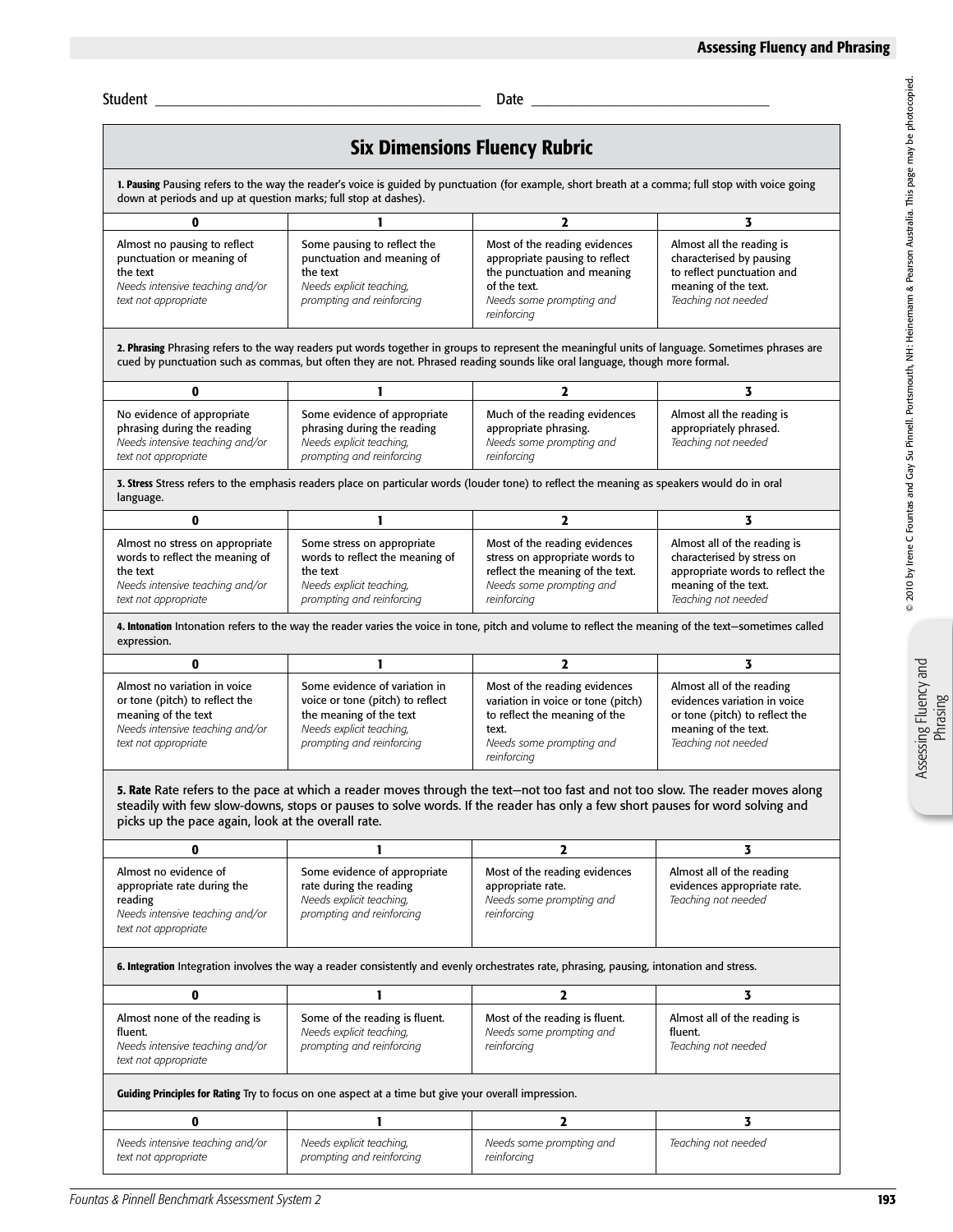There is no Student Form for this assessment.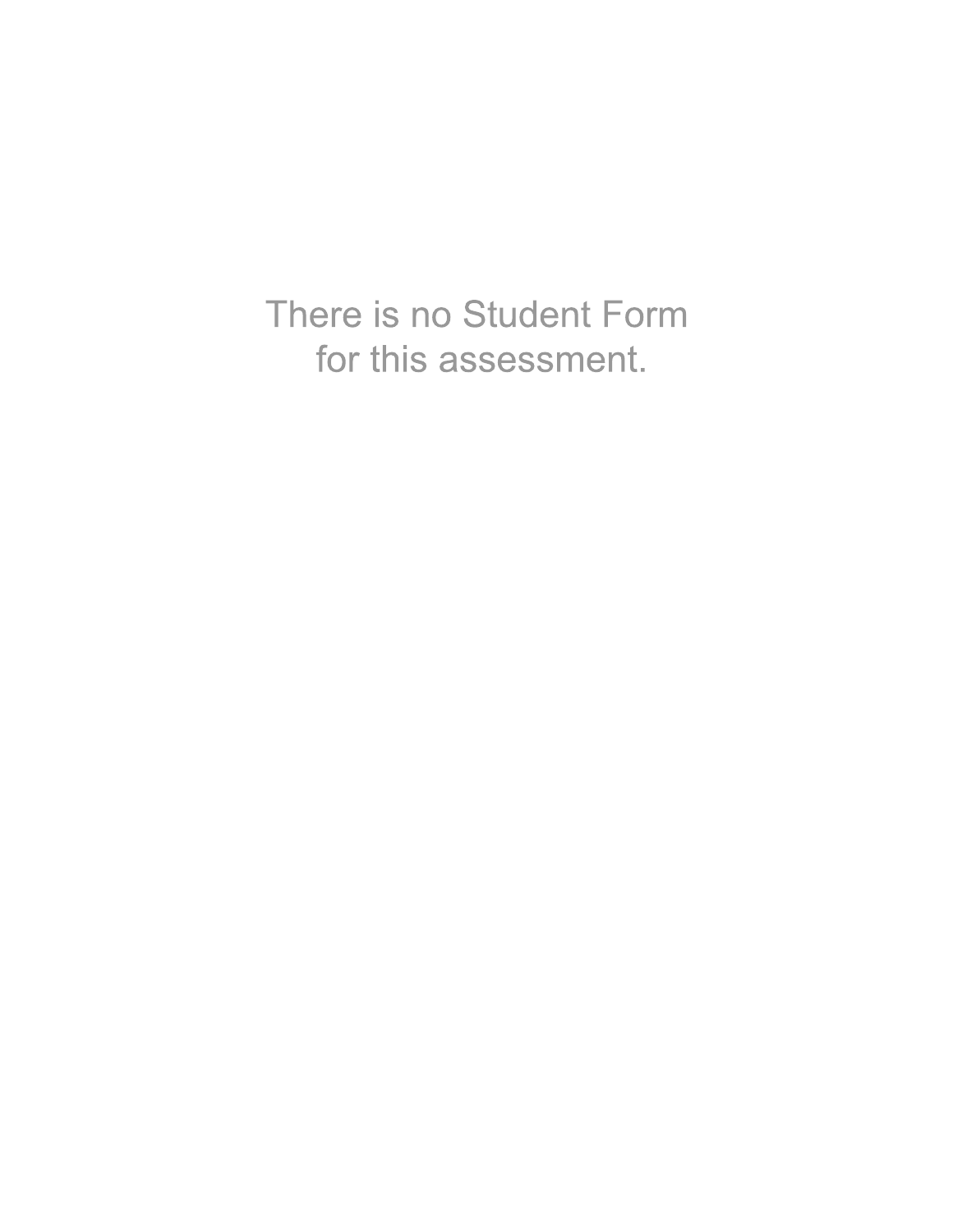#### Fountas & Pinnell Benchmark Assessment HPS Growth Rates

| OTAAC IS         |                                 |                                |                  |  |  |  |
|------------------|---------------------------------|--------------------------------|------------------|--|--|--|
| Student Level    | High Growth                     | <b>Expected Growth</b>         | Low Growth       |  |  |  |
| December         |                                 |                                |                  |  |  |  |
| <b>High Risk</b> | $4+$ levels                     | <b>Accelerated Growth</b>      | $<$ 3 levels     |  |  |  |
| (Below A)        |                                 | 3 levels                       |                  |  |  |  |
| At Benchmark     | $\overline{3}$ + levels         | 2 levels                       | $<$ 2 levels     |  |  |  |
| (A)              |                                 |                                |                  |  |  |  |
| Exceeding        | More than $\overline{1}$ year's | 1 year's growth in 1           | Level I or below |  |  |  |
| (B or above)     | growth                          | year's time                    |                  |  |  |  |
|                  | *Stop at level J (with testing  | *Stop at level J (with testing |                  |  |  |  |
|                  | and text exposure)              | and text exposure)             |                  |  |  |  |

### Grade K

## Grade 1

| <b>Student Level</b> | <b>High Growth</b>         | <b>Expected Growth</b>     | Low Growth            |
|----------------------|----------------------------|----------------------------|-----------------------|
| September            |                            |                            |                       |
| Extreme High         | $11 + levels$              | <b>Accelerated Growth</b>  | $<$ 10 levels         |
| <b>Risk</b>          |                            | 10 levels                  |                       |
| (Below A)            |                            |                            |                       |
| High Risk            | $10+$ levels               | <b>Accelerated Growth</b>  | $\overline{8}$ levels |
| $(A-B)$              |                            | 8-9 levels                 |                       |
| At Benchmark         | 8+ levels                  | 7 levels                   | $<$ 7 levels          |
| (C)                  |                            |                            |                       |
| Exceeding            | More than 1 year's         | 1 year's growth in 1       | Level J or below      |
| (D or above)         | growth                     | year's time                |                       |
|                      | *Stop at level M (with     | *Stop at level M (with     |                       |
|                      | testing and text exposure) | testing and text exposure) |                       |

## Grade 2

| <b>Student Level</b><br>September             | <b>High Growth</b>                                                                   | <b>Expected Growth</b>                                                   | Low Growth               |
|-----------------------------------------------|--------------------------------------------------------------------------------------|--------------------------------------------------------------------------|--------------------------|
| <b>Extreme High</b><br><b>Risk</b><br>$(A-E)$ | Greater than one<br>year's growth                                                    | <b>Accelerated Growth</b><br>One year's growth in<br>one year's time     | $<$ one year's<br>growth |
| High Risk<br>$(F-I)$                          | Greater than 4 levels<br>growth                                                      | <b>Accelerated Growth</b><br>4 level jump                                | $<$ 4 levels             |
| At Benchmark                                  | Greater than 3 levels                                                                | 3 levels                                                                 | $<$ 3 levels             |
| Exceeding<br>(N or above)                     | $\overline{1}$ year's growth<br>*Stop at level P (with<br>testing and text exposure) | 1 year's growth<br>*Stop at level $O$ (with<br>testing and text exposure | $<$ M                    |